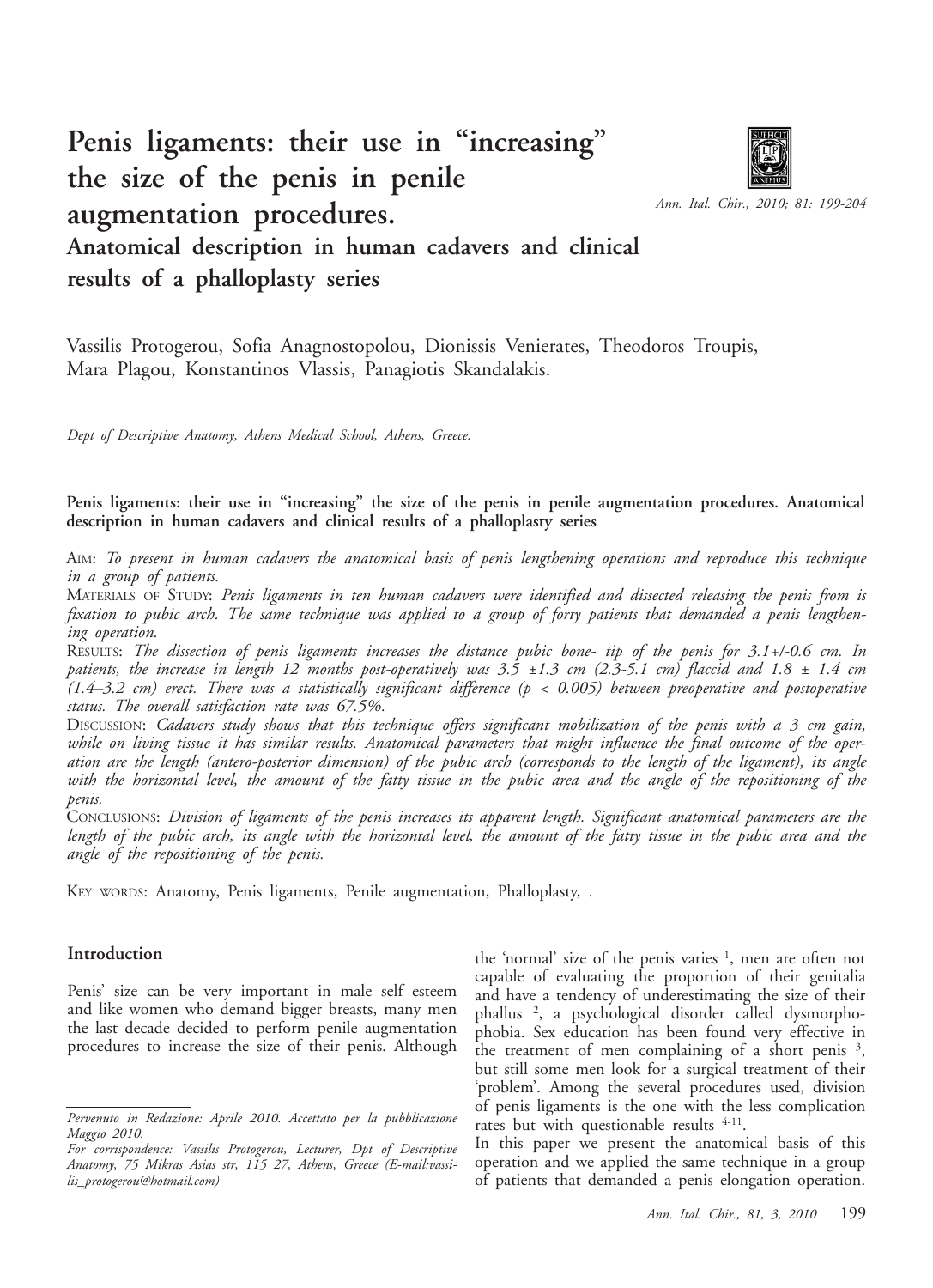## **Materials and Methods**

Penis ligaments were identified in ten cadavers and the anatomy of the area underneath the pubic arch was studied. Penis ligaments were divided and the gain in the length of the distance between pubic symphysis and tip of the penis was measured. The same technique was applied to a series of 40 patients between February and July 2005 with additional liposuction over the pubic bone in selected patients. Mean patient age was 28.3 years (range 22–45 years) and all of them had normal erectile function assessed with Rigiscan and Doppler. The length was measured from the base of the penis (over the pubic bone) to the tip of the glans. The postoperative result was measured 12 months after the operation. In the fourth post-operative week the patient was instructed to use the Andro-Penis® (penis-extender, Andromedical ©, Spain), 30 min daily for 6 weeks and then for another 6 weeks with increasing force in order to avoid contraction of the penis. Paired t test was used for statistical analysis. A simple 4-question questionnaire (Table I) was also used 12 months post-operatively to assess the satisfaction rate of the patients regarding the outcome of the operation.

#### HUMAN CADAVER STUDY

The anatomical study was performed in a human cadaver at the Department of Anatomy of Athens University. After removal of the skin and the fat from the area between the symphysis and the penis, the fundiform ligament can be identified as a continuation of the linea alba (Fig. 1). As one dissects deeper, this ligament continues as the triangular ligament of the penis (Fig. 2). The dissection of these ligaments mobilizes the penis allowing it to be pulled out once you apply a slight traction. The further the ligament is dissected the more the penis is freed. In



Fig. 1: Dissection of the fundiform ligament of the penis.



Fig. 2: Fundiform ligament dissected. Triangular ligament appearing.

|  | TABLE I - Satisfaction rates 12 months following the operation |  |  |  |  |  |
|--|----------------------------------------------------------------|--|--|--|--|--|
|--|----------------------------------------------------------------|--|--|--|--|--|

|                                                                                                            | Yes / No                   |
|------------------------------------------------------------------------------------------------------------|----------------------------|
| 1. Do you consider the increase of your penis significant?<br>2. Does it satisfy the image you had in mind | $31 (77.5\%) / 9 (22.5\%)$ |
| pre-operatively, regarding the result of the operation?                                                    | 23 (57.5%) / 17 (42.5%)    |
| 3. Did you notice any change in the quality of your erections?                                             | $0/40(100\%)$              |
| 4. Overall, are you pleased with the result of the operation?                                              | 27 (67.5%) / 13 (32.5%)    |

TABLE II - *Changes in penis dimension*

|                    | Pre-operative / Post-operative increase              | $\sqrt{D}$ |
|--------------------|------------------------------------------------------|------------|
| Flaccid length, cm | $9.5 \pm 2.2$ (8.1-13.5) / 3.5 $\pm$ 1.3 (2.3-5.1)   | /0.0022    |
| Erect length, cm   | $11.8 \pm 1.9$ (10.9-17.2) / $1.8 \pm 1.4$ (1.4-3.2) | /0.0035    |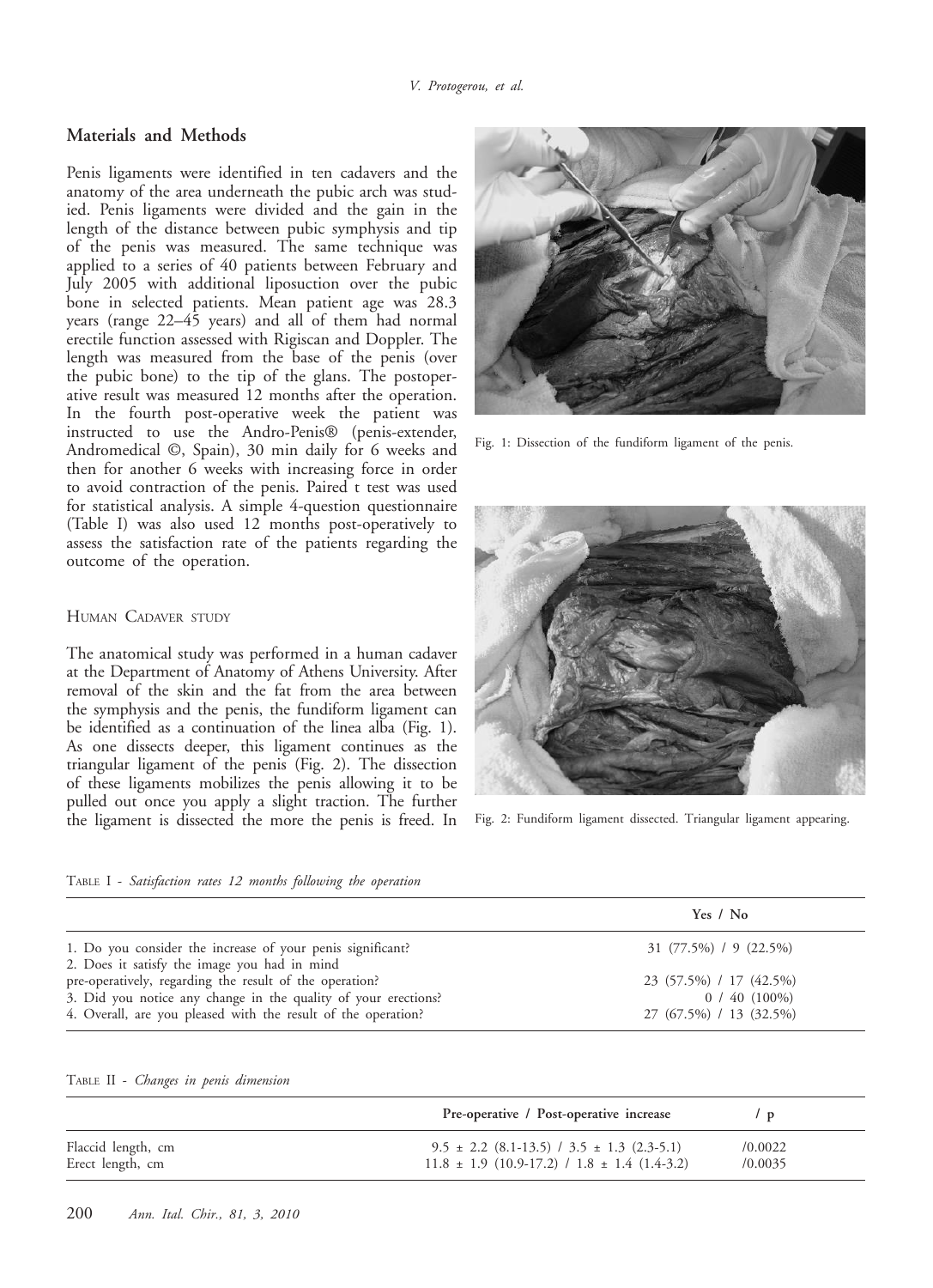a deeper plane, the ligament is divided into left and right branches which attach each crux to the pubic rami (figgs. 3, 4). While dissection continues (Figgs. 5, 6) the inferior border of the pubic arch, which is the limit where one should stop dissecting, lays deeper, behind this separation. At this stage the penis can be pulled out or in fact placed in a lower position (Fig. 7). By stopping the dissection at this stage, we do not risk creating a 'loose' penis even if in reality we are dealing with a penis that is now hanging a little bit lower than it used to be. It is important to note that, during the dissection one does not meet any vessel. Consequently the risk of bleeding during real operations is minimal.



Fig. 5: Dissection of the triangular ligament. The inferior border of the pubic arch appeared.



Fig. 3: The two branches of the triangular ligament appeared.



Fig. 6: Completion of dissection of ligaments.



Fig. 4: The fundiform ligament after having been dissected and the 2 branches of the triangular ligaments (marked with \*) that attach the crura to the pubic rami.



Fig. 7: Length gain in cadaver.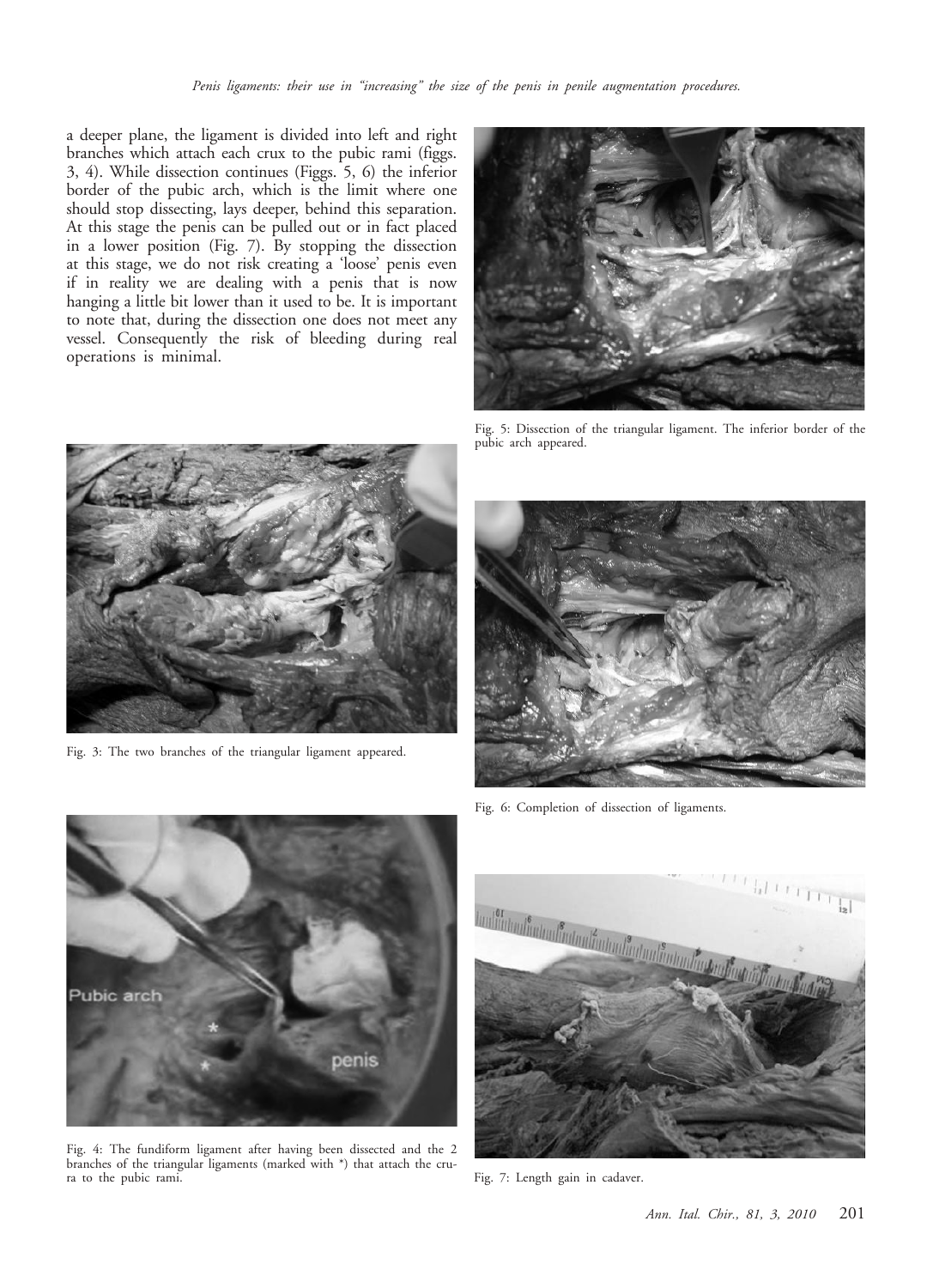

Fig. 8: Description of the movement of the penis after the division of the ligament. l= length of the ligament, a= the angle that the penis moves from its original position, x=the actual gain length.

OPERATIVE TECHNIQUE: LENGTHENING OF THE PENIS

The lengthening of the penis was done by dividing the suspensory ligaments (both midline and lateral branches: fundiform and triangle). Through a 2-cm incision performed at the base of the penis superficial veins were ligated and the suspensory ligament was identified and palpated with the index finger. Dissection was performed with scissors near the pubic bone. Due to the small size of the incision that obscured vision at the time of the dissection, the index finger was used as a guide as well as protection of the penis. Traction of the penis was applied at the same time so that the ligaments could be easily identified and dissected with sharp or blunt dissection as necessary. Landmark for the end of the dissection was the inferior part of the pubic bone. At the end of the dissection in order to fill the gap between the penis and the pubic bone, pubic adipose tissues on either side were approximated to each other to avoid the use of filler or any kind of silicon material. In selected patients (fat patients or after their demand, if that was feasible), fat over the pubic bone was removed with liposuction to enhance the result of the operation. **Results** 

In human cadavers study the mean increase in the length between the pubic symphysis and tip of the penis was 3.1+/-0.6 cm. Regarding the phalloplasty operation procedure, the duration was 66 min (55–80 min) and all patients were discharged the same day. The mean flaccid length pre-operatively was  $9.5 \pm 2.2$  cm and the erect length was 11.8 ± 1.9 cm. Twelve months postoperatively the measurements of the penis were: mean increase in the flaccid length of the penis was  $3.5 \pm 1.3$ 

cm (2.3–5.1 cm) while the increase in the erect penis was 1.8 ± 1.4 cm (1.4-3.2 cm) (Table II). The difference in the measurements post-operatively was statistically significant ( $p < 0.005$ ) compared with the pre-operative status.

There were no significant complications noted except in one patient who developed a small hematoma in the area of the incision that did not need any additional treatment and healed on its own.

According to the questionnaire, 31 (77.5%) patients considered the increase of their penis significant and 23 (57.5%) stated that it fulfilled their expectations. Overall, 27 (67.5%) patients were pleased with the operation (Table II). There were no cases of erectile dysfunction.

#### **Discussion and Commentary**

In a recent study, 375 sexually active women were asked about the significance the attribute to the size of the penis of their partners 12. Less than one- fourth (21%) stated 'size does matter'. Probably, the best way to interpret this result is that sex does matter and size might play a role but definitely is not the cornerstone of lovemaking or of a healthy relationship. Nevertheless, the demand for a bigger penis is something that men still seek help for from an andrologist or a plastic surgeon. The rationale for this surgical intervention is founded to some basic anatomical notions concerning the position and support of the penis in the pelvis that are summarized as follows.

The root is the part of the penis that is firmly attached to the ischiopubic rami by the posterior part of its corpora cavernosa, named crura. Each crux is covered by the ischiocavernosus muscle and converges anteriorly towards its fellow to ultimately form the upper part of the body of the penis. The lower part of the body and of the root of the penis is formed by its corpus spongiosum. The latter comprises two characteristic structures; the bulb (posterior part) and the glans (anterior part). The part of the corpus spongiosum that belongs to the root is firmly attached to the inferior aspect of the perineal membrane and covered by the bulbospongiosus muscle.

The body of the penis comprises a smaller central part, hidden in the soft tissues of the pubical region and a bigger peripheral free and visible part that is pending downwards in the flaccid state.

Beyond the above described firm attachment of the root of the penis in the hard and soft tissues of the urogenital triangle, the hidden part of the penile body possesses an additional suspensory ligament, which consists of a more superficial part, the fundiform or falciform ligament, and a deeper part, the triangular or arcuate ligament.

The fundiform ligament stems from the lower part of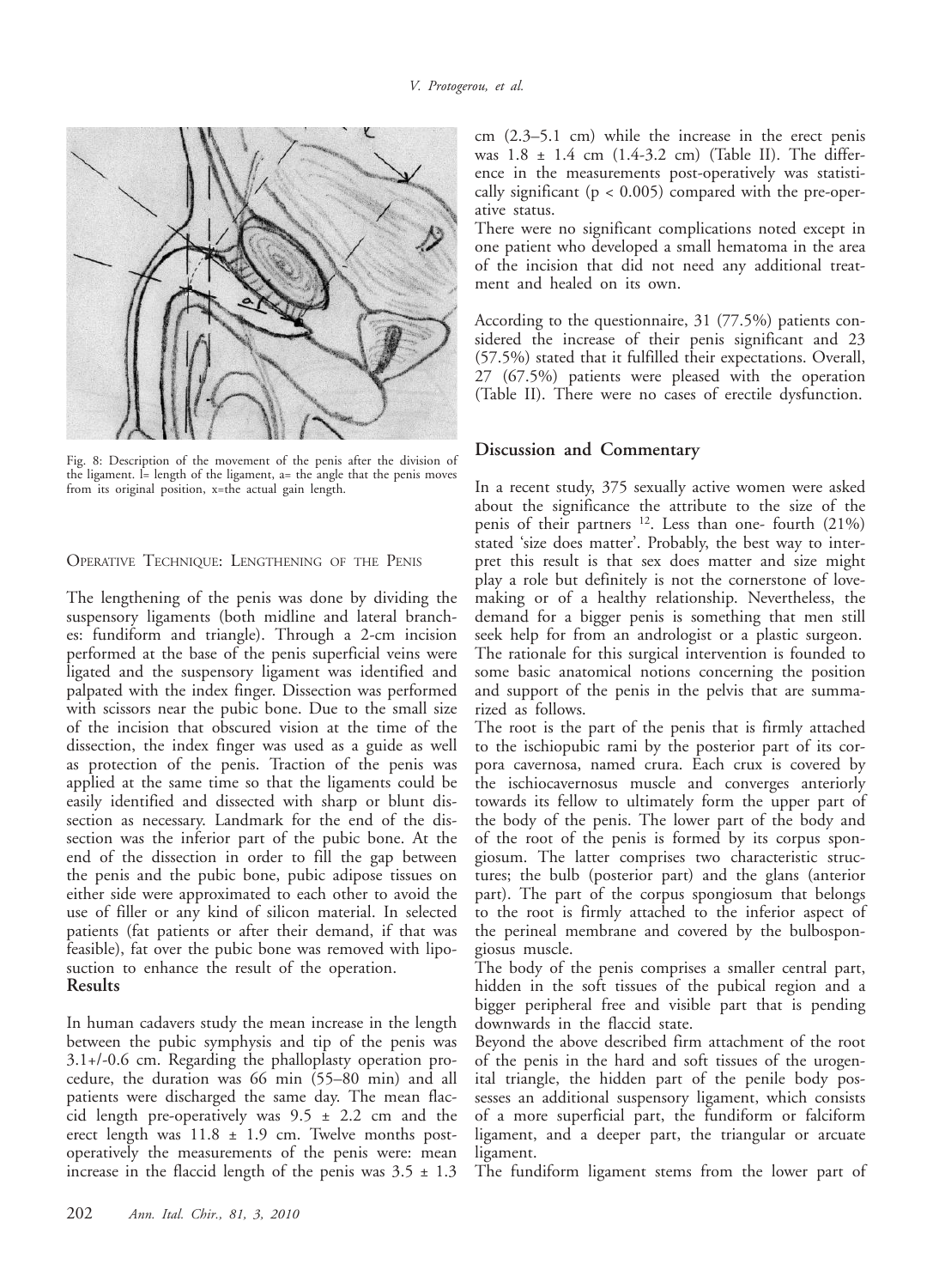the linea alba, splits into two lamellae which surround the penis and unite below with the scrotal septum. The triangular ligament is attached above to the front of the pubic symphysis and blends below with each side of the fascia penis.

The distance between the point in which the skin of the pubical region goes into the (upper part of) the skin covering the penis itself and the tip of the glans is usually defined as the length of the penis. This length presents some individual as well as ethnic variation with a mean value of 12 cm

In our cadaver anatomical description, the dissection of the ligament moved the penis approximately 3 cm from its original position (Fig. 7). Individual anatomical differences might produce different results but as we demonstrated in the cadaver, the dissection of the ligament can definitely offer immediate positive results in cadaver. Safety of the procedure and good results are the two principles that should be fulfilled. Maintaining the anatomy and the function of the penis together with avoiding damaging other structures in the area are the key factors regarding safety. In our cadaver dissection we demonstrated that there were no big vessels or other structures in this area providing that the dissection of the ligament does not go deeper to the inferior border of the pubic arch. The integrity of cavernosal bodies, vessels (dorsal arteries and vein) and nerves (dorsal) can be preserved by keeping the dissection in proximity to the bone. Stability of the penis after the procedure is an important issue since patients after these operations sometimes report that their penis is loose. Extensive release of the penis might cause the penis to lose its stability and perhaps lose upwards orientation, making intercourse problematic and needing manual assistance for penetration. This can be avoided by stopping the dissection before the inferior border of the pubic arch. Keeping in mind the above, the final gain in the length of the penis depends on the depth (antero-posterior dimension) of the pubic arch and the angle between the preoperative and the postoperative position of the penis. Since the release of the ligaments allows the penis to move to a lower position it also moves towards the outside of the body as one can see in the Fig. 8, where the actual gain length (x) depends on the length of the ligament (l) and the angle (a) the penis moves from its original position. Additional factors like the amount of fatty tissue over and around the pubic area can influence the final outcome. Therefore, it is logical to assume that if one would like to predict preoperatively the outcome of the procedure, the anatomic factors that should be taken in consideration are these: the length (depth) of the pubic arch (corresponds to the length of the hidden part of the crura of the penis and the length of the ligament that is attached to it), the angle that forms the pubic rami with the horizontal level) and the amount of the fatty tissue in the pubic area. These important parameters might be evaluated by the use of a MRI scan.

Postoperatively, the angle of repositioning of the penis is probably the determining factor. The bigger the length of the ligament and the more vertical the positioning of the pubic arch, the bigger would be the expected increase in length. The fatty tissue of the pubic area although has a negative outcome to the operation if left as it is, the performance of a liposuction can offer additional length to the apparent length gain of the penis. All these estimation were not studied in the present paper but an additional study is preparing from our department to verify them.

One should take in consideration that although the repositioning of the penis is easily done in a cadaver, in a living tissue it is more challenging since the tissues around the penis interfere and minimize this movement. Although good mobilization of the penis is necessary, the penis has a tendency of returning in its original position. Instead of the placement of a silicon buffer between the penis and the pubic arch, the pubic adipose tissue was approximated to fill the gap to minimize this problem.

One of the problems regarding the operation is the long term results. During healing, scarring might retract the penis to its original position or even deeper underneath the pubic arch. Making a small incision and causing the minimal tissue damage one might avoid this complication. Also the use of penis extender by our patients contributes further to our good results. One must keep always in mind that since the division of the ligament does not change the total length of the corpora bodies, the lengthened penis is actually a penis pulled out from its original position. This is the reason why the gain in the flaccid state might decrease or even disappear in the erect state, when the erect penis proximate the pubic bone towards its original position. Real increase in the length of the penis is not possible unless the corpora bodies are dissected and grafts are used or if the disassembly technique with the additional use of various tissues, like cartilage is used <sup>6,8</sup>.

Over half of the patients (57.5%) stated that the postoperative result is what they had in mind before the operation. This further contributes to the idea that many men who seek penis lengthening operations do not have logical expectations and a lot of the patients kept on dreaming for a 'megapenis'. Nevertheless, the majority of our patients (77.5%) consider the increase in the size of their penis significant, giving an overall satisfaction rate of 67.5%. All patients maintain their erectile capacity intact.

### **Conclusions**

Dissection of the ligaments of the penis can offer an apparent increase in the size of the penis without causing significant complications providing that one has good knowledge of the anatomy of the area and the principles that we described are followed.